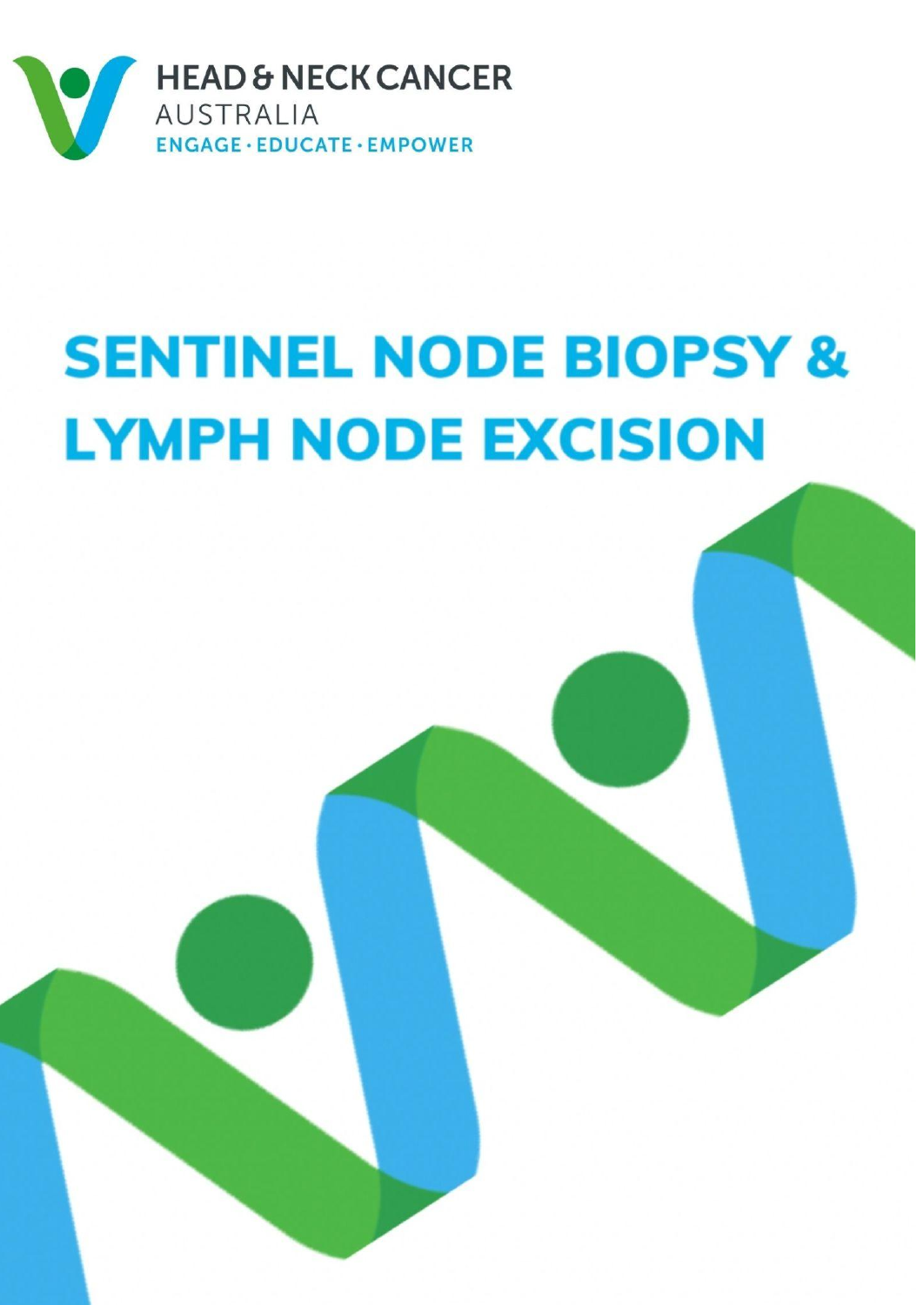

# **CONTENTS**

| AN OVERVIEW TO SENTINEL NODE BIOPSY AND LYMPH NODE EXCISION    | 3              |
|----------------------------------------------------------------|----------------|
| Why is a sentinel node biopsy needed                           | $\overline{4}$ |
| How to prepare for the operation                               | $\overline{4}$ |
| What to expect during the operation                            | 6              |
| What to expect after the operation                             | 7              |
| Possible risks of sentinel node biopsy and lymph node excision | 7              |
| Side effects and their management                              | 8              |
| Other treatment(s)                                             | 9              |
| Before going home                                              | 9              |
| Follow-up care                                                 | 10             |
| Questions to ask your doctor                                   | 10             |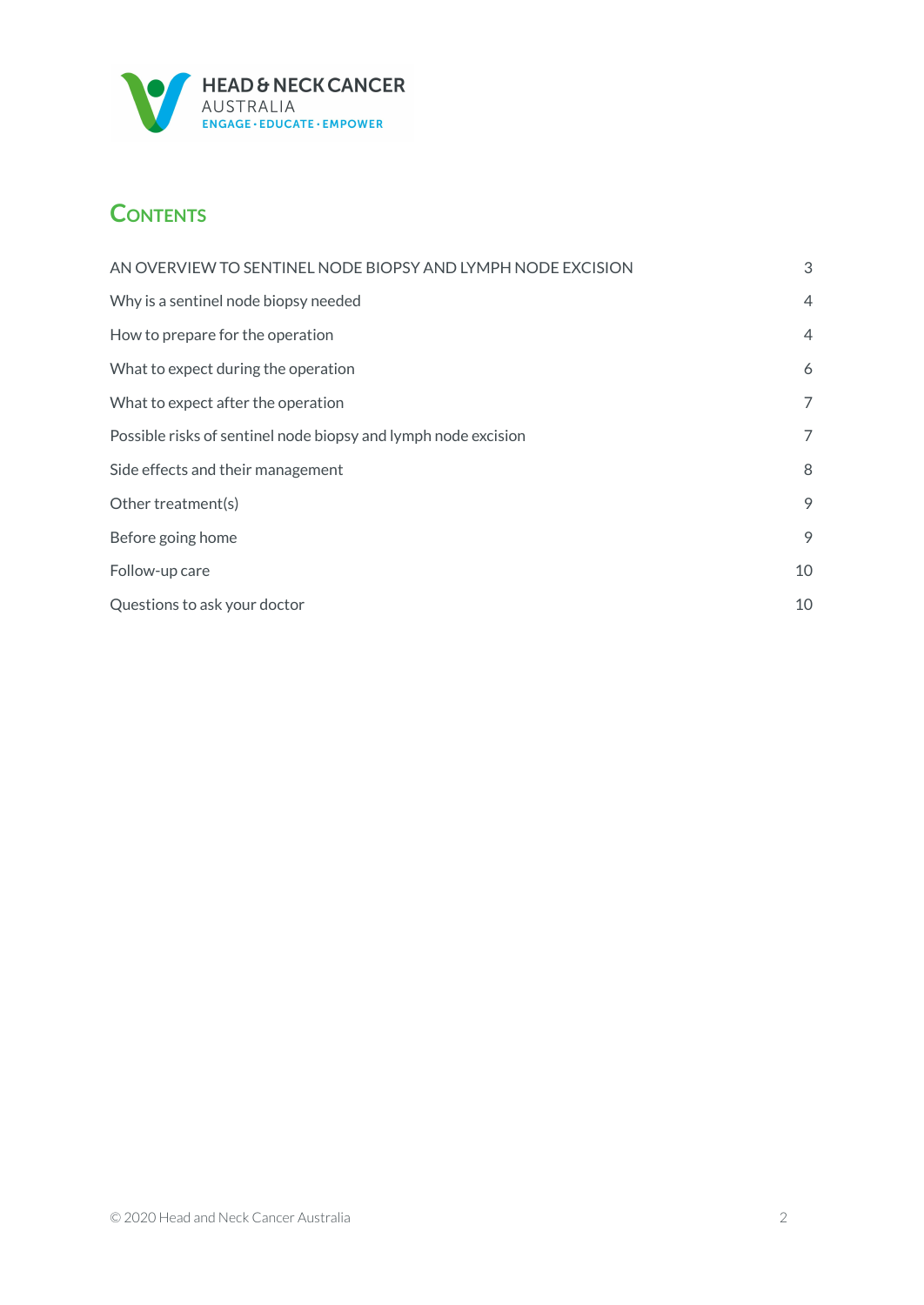

# **SENTINEL NODE BIOPSY & LYMPH NODE EXCISION**

This information aims to help you understand the operation, what is involved and some common complications that may occur. It may help answer some of your questions and help you think of other questions that you may want to ask your cancer care team; it is not intended to replace advice or discussion between you and your **[cancer](https://www.headandneckcancer.org.au/diagnosis/the-cancer-care-team) care team**.

# <span id="page-2-0"></span>**AN OVERVIEW TO SENTINEL NODE BIOPSY AND LYMPH NODE EXCISION**

• Lymph nodes are bean shaped glands in the neck that are part of the immune system's defence against infection. There are hundreds of lymph nodes in the head and neck area and the majority of these run down the sides of the neck and under the jaw (see diagram below).

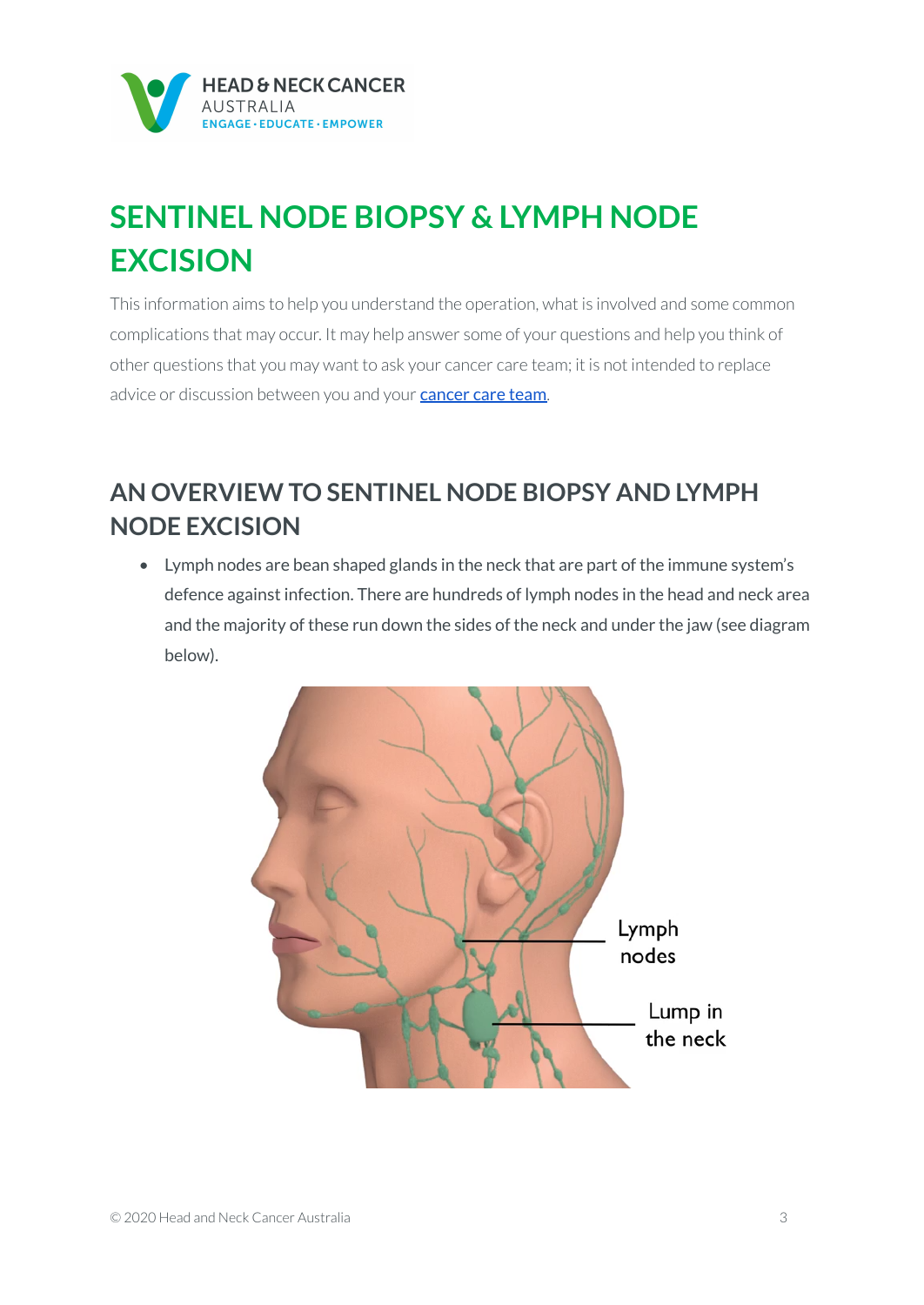

- Lymph nodes are normally difficult to feel because they are soft and small (less than 1 cm) but may become swollen during infection. They may be involved in the spread of some cancers and one of the first places these cancers spread can be the nearby lymph nodes.
- Sentinel node biopsy is a procedure done to help determine if cancer has spread to the lymph nodes. It is commonly done for breast cancers and melanomas. It is also suitable for certain cancers in the head and neck, and can help determine whether the lymph nodes should be treated more thoroughly. Sentinel node biopsy identifies the first lymph node (the sentinel node) that is most likely to have cancer cells spread to it. Some patients have one sentinel node, whereas others have two or three sentinel nodes.
- If no cancer cells are found in the sentinel node(s) (a negative sentinel node biopsy) then the cancer has most likely not developed the ability to spread to nearby lymph nodes and no further neck dissection will likely be needed.
- If cancer cells are found in the sentinel node(s), (a positive sentinel node biopsy) then more nodes may need to be removed by way of a **neck [dissection](https://www.headandneckcancer.org.au/BeyondFive/media/HANCA-Fact-Sheets/Neck-Dissection-HANCA2020.pdf)**.

#### <span id="page-3-0"></span>**WHY IS A SENTINEL NODE BIOPSY NEEDED**

- Sentinel node biopsy is used to help determine if cancer has spread to the lymph nodes. It may help avoid a more extensive operation such as a neck dissection.
- Sentinel node biopsy may be suitable for some people with small head and neck cancers, including certain cancers of the skin or in the mouth.
- Sentinel node biopsy is not used when cancer in the lymph nodes is suspected or proven.
- Sentinel node biopsy is less invasive than a neck dissection and reduces the risk of side effects such as nerve damage, shoulder weakness, numbness, pain and tissue swelling (lymphoedema).

#### <span id="page-3-1"></span>**HOW TO PREPARE FOR THE OPERATION**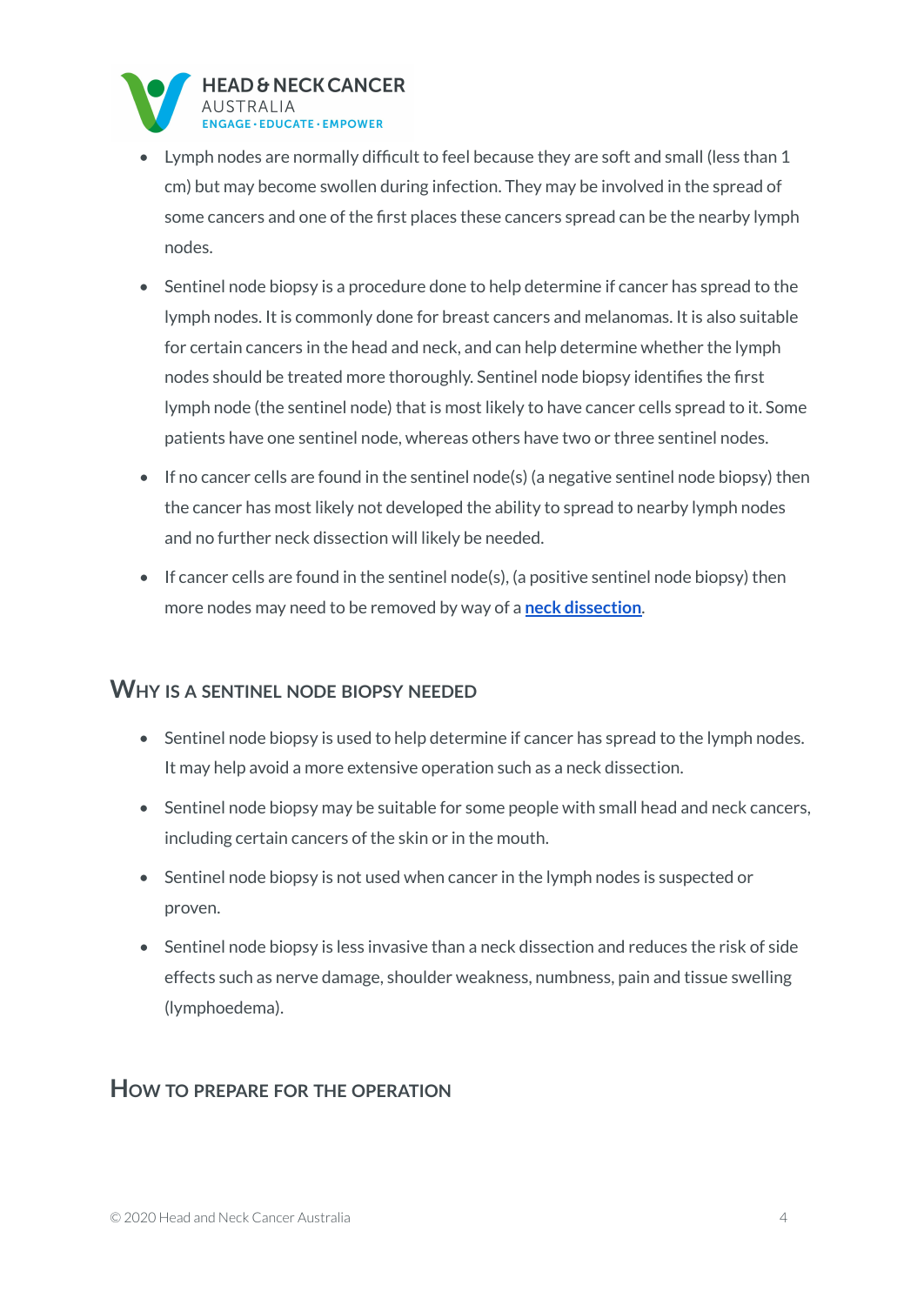

Sentinel node biopsy may be done at the same time as the surgery to remove cancer. Refer to the Head and Neck Cancer [Australia](http://www.beyondfive.org.au) website for further information about the surgery for your particular cancer.

Before the operation:

- You will need to fast (have nothing to eat or drink) for 6 hours before your operation (unless advised differently by your surgeon or anesthetist) because the sentinel node biopsy/lymph node excision is usually performed under a general anaesthetic (you will be asleep and will not remember what happens during the operation).
- Your surgeon will explain the details of your operation. Be sure to bring up any questions or concerns, and share your needs and wishes with your cancer care team (see box).
- You should speak to your doctor about how to manage aspects of your lifestyle, such as smoking, drinking alcohol and chronic conditions (e.g. diabetes and obesity) that may increase the risk of complications.
	- o If you take blood thinning medication for a heart condition or blood clots (such as warfarin, Plavix, aspirin or Pradaxa), make sure your surgeon is aware. Some of these medications need to be stopped more than a week before the operation. Sometimes a short-acting blood thinner(such as Clexane) is used before and after the surgery
- Talk to your surgeon and **[cancer](https://www.headandneckcancer.org.au/diagnosis/the-cancer-care-team) care team** about any likely side effects you can expect following the operation. You may find it useful to talk to a dietitian, speech pathologist or specialist head and neck nurse about these issues.

#### Possible questions that you may want to ask your cancer care team

- Where do you expect to find the sentinel nodes and what kind of incision will you make?
- Do you check to see whether the sentinel nodes contain cancer at the time of surgery or do you wait until after the surgery to find out?
- Are there any important nerves near the sentinel nodes?
- What are the risks for that type of incision?
- Will you place a drain after surgery?
- How long will I be in hospital?
- If I need further surgery. when do you expect to do it? Additional questions are listed at the end of this factsheet.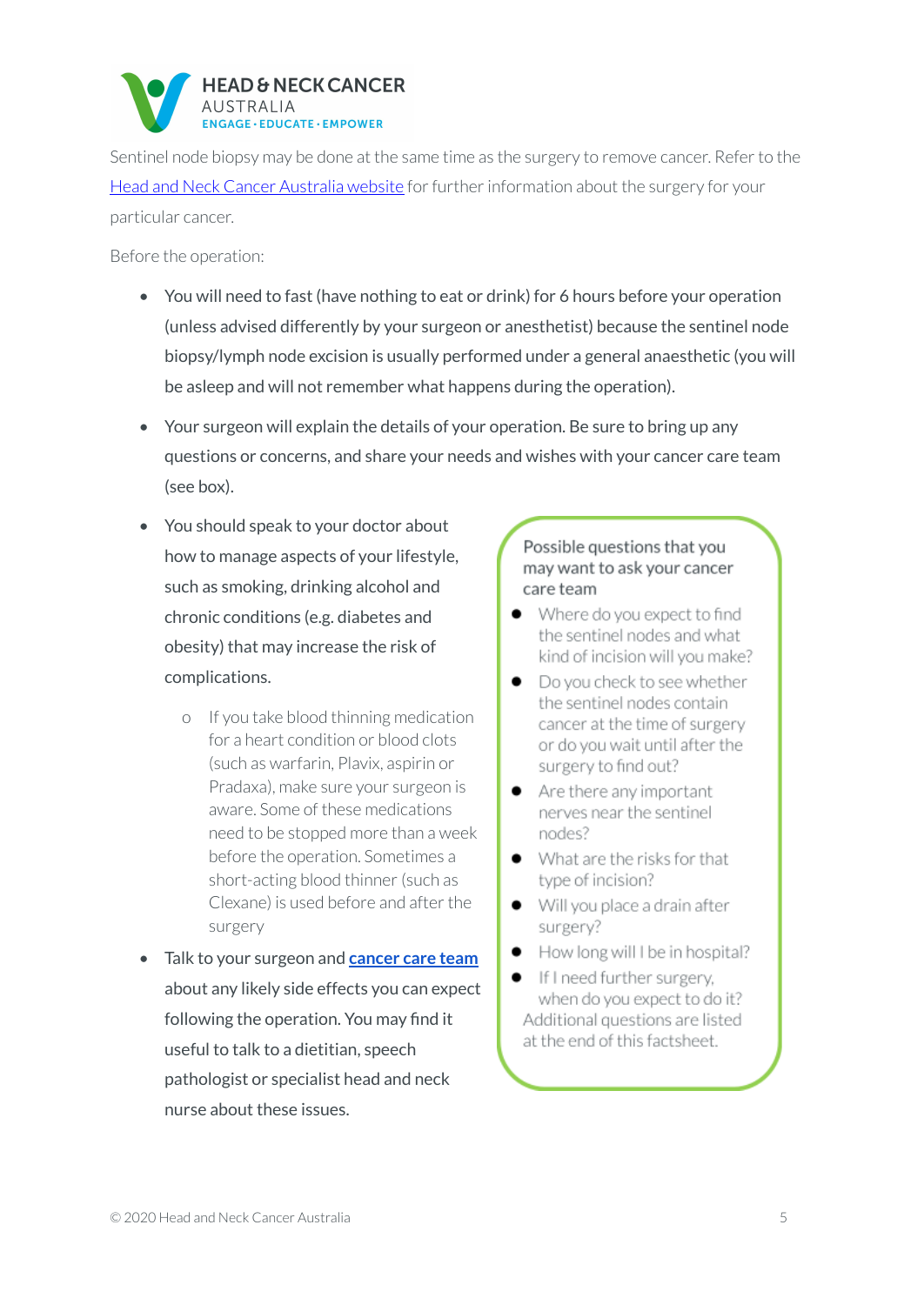

Visit the Head and Neck Cancer [Australia](http://www.beyondfive.org.au/) website for further information on the health professionals who may be part of your cancer care team

#### <span id="page-5-0"></span>**WHAT TO EXPECT DURING THE OPERATION**

There are three steps to finding the sentinel nodes:

- *1.* Lymphscintigraphy: Several hours before the operation (orthe day before) a radioactive dye will be injected with a needle around the cancer. This is done by a nuclear medicine doctor. A scanner will follow the dye as it travels through the lymphatics to the sentinel nodes. The sentinel nodes will be marker on your skin with a marking pen and pictures of the scan will be given to you to take to your surgeon. Don't rub off the marks on your skin.
- *2.* Blue dye: Immediately before the operation starts the surgeon injects a blue dye around the cancer. This is often done when you are asleep.
- *3.* Finding the sentinel node(s): A cut is made where the scan has shown the sentinel node to be. The surgeon uses a type of Geiger counter called a gamma probe to look for the sentinel node. This is made easier if the lymph node looks blue from the dye. The lymph node is removed and the radioactivity is measured to check it is the right lymph node.
- The sentinel node(s) removed from the excision will be examined in detail by a specialist pathologist, under a microscope to look for cancer cells. Sometimes this is done while you are asleep, but a more thorough examination takes more time. Through this examination, the cancer can be [accurately](https://www.headandneckcancer.org.au/diagnosis/staging-and-grading) staged. Further information about staging of cancer is available on the Head and Neck Cancer [Australia](http://www.beyondfive.org.au) website.
- If cancer is found in the sentinel node(s), the surgeon may remove additional lymph nodes either during the same procedure, or during a later operation.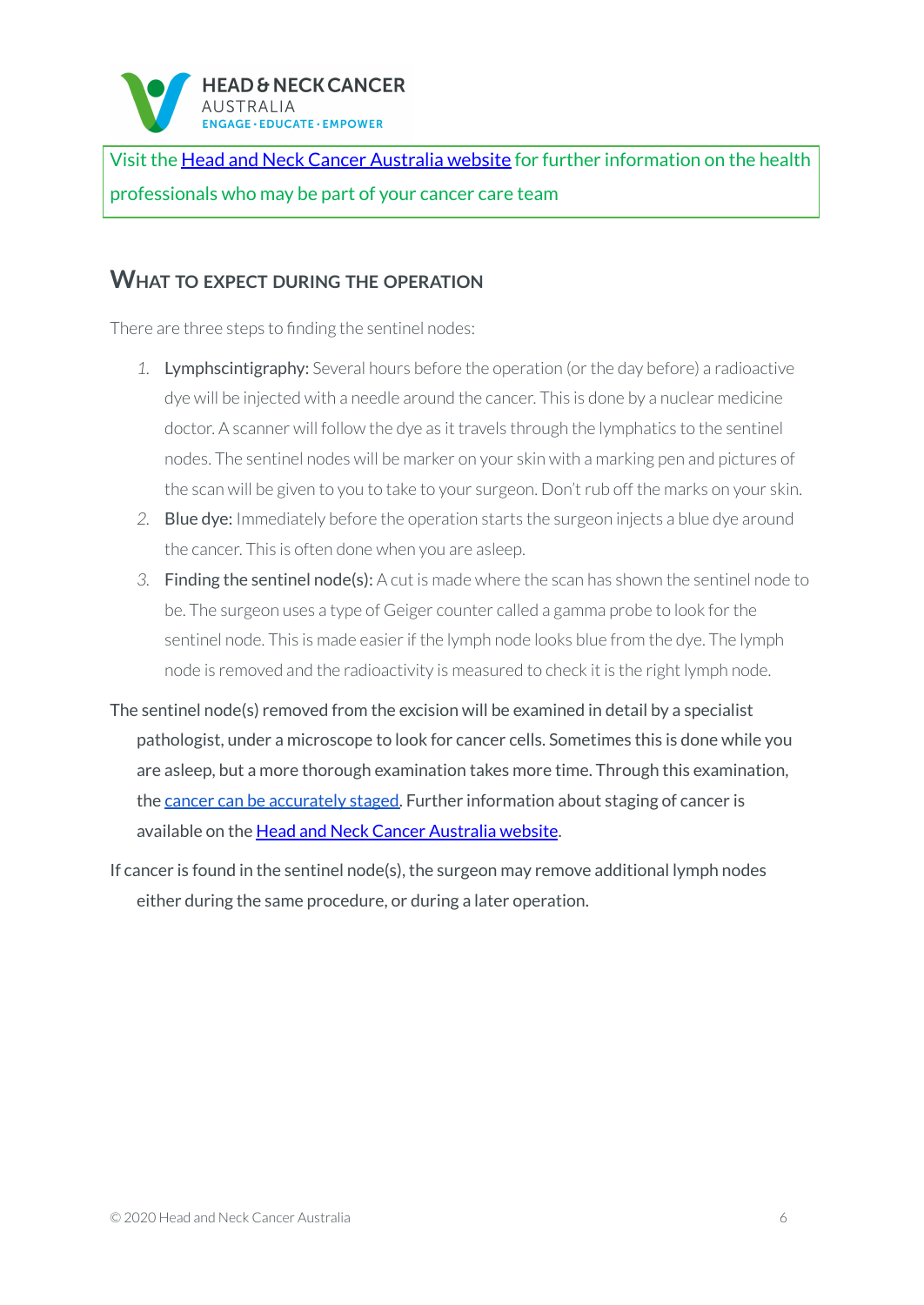

#### <span id="page-6-0"></span>**WHAT TO EXPECT AFTER THE OPERATION**

- After the operation, once you are fully awake, you will be moved to a bed in the day stay area or in the hospital ward if a more extensive operation was done.
- You may have a drip in your arm to give you fluid until you are able to drink.
- Your anaesthetist and surgical team will give you medicine to help control any pain and nausea after the operation.
- As a result of the dye that is injected as part of the operation, urine may change in colour; this is to be expected and resolves quickly.
- Most patients can go home the same day but this depends on what other procedures are done at the same time.
- If a positive node is found and a further neck dissection is required, information on what to expect for neck dissection and for the surgery for your particular cancer is available on the Head and Neck Cancer [Australia](http://www.beyondfive.org.au) website.

#### <span id="page-6-1"></span>**POSSIBLE RISKS OF SENTINEL NODE BIOPSY AND LYMPH NODE EXCISION**

The specific risks of sentinel node biopsy depend on the expected site ofremoval of the sentinel node(s), which you should discuss further with your surgeon. In general, a scar with an area of numbness around it is expected and specific risks to the nerves or vessels relating to the site of the operation.

All operations carry some risks such as blood clots, wound infections, bleeding, chest infection, adverse reactions to anaesthetic, and other complications. These risks will be explained by your cancer specialist and anaesthetist.

Your doctor will explain details of the operation, general risks and side effects of the operation, they may recommend:

- stopping blood thinners (e.g. aspirin) before surgery to reduce the risk of bleeding
- a blood thinner (called heparin) may be injected before and after surgery to reduce the risk of blood clots
- antibiotics to reduce to risk of wound infection
- early mobilisation to reduce the risk of blood clots and chest infection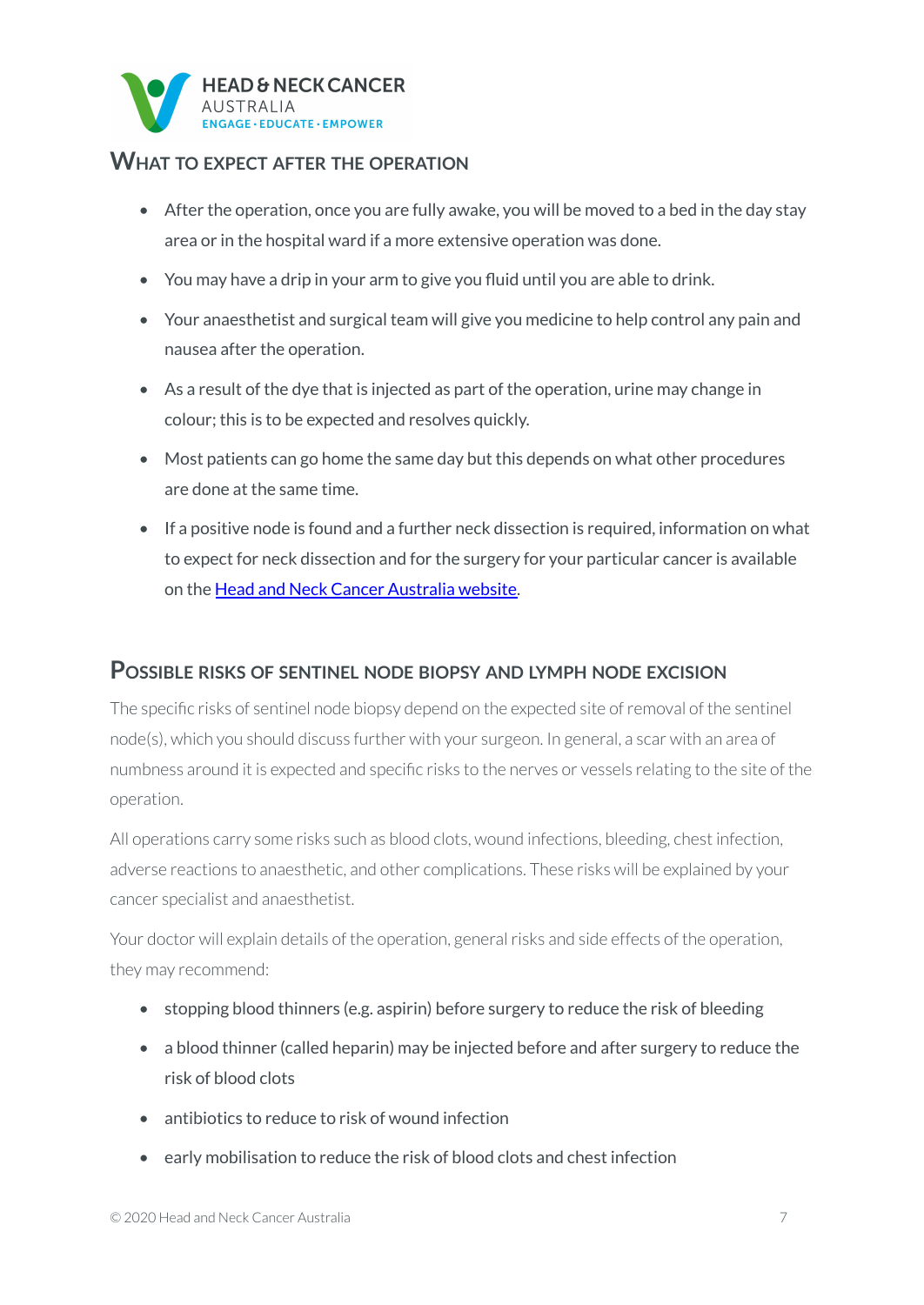

• special stockings to reduce the risk of blood clots.

Sentinel node biopsy is a very safe operation and the risk are much lower than a neck dissection but there are some specific risks to be aware of:

- Skin or allergic reactions: A reaction to the blue dye used in sentinel node biopsy can occur. Allergic reactions are usually mild and easily treated. Severe allergic reactions are rare.
- **Nerve damage:** There are many nerves that run close to the lymph nodes. There is a small risk that a nerve may be bruised or damaged during the sentinel node biopsy. Usually this is temporary but it may take a few months to recover. Rarely this can be permanent.
- **• Lymphatic fluid leak ('chyle leak'):** If the sentinel node is low down in the neck it may be near the main lymphatic channel that returns fluid to the heart. If this channel is not completely sealed large amounts of milky coloured fluid (called chyle) will leak out. This is a rare complication. For more information about chyle leaks see neck dissection.
- False negative result: If cancer cells have spread but are not seen in the sentinel nodes this is called a 'false negative'. This may give a false sense of security increase the chance of the cancer coming back. You should discuss with your surgeon the risk of a false-negative result for your cancer.

#### <span id="page-7-0"></span>**SIDE EFFECTS AND THEIR MANAGEMENT**

As with all operations, there is a chance that the biopsy and/or excision may lead to a number of side effects. You may not experience all of the side effects. Speak with your doctor if you have any questions or concerns about treatment side effects. Side effects common for sentinel node biopsy and lymph node excision may include:

- Nausea: General anaesthetic may cause nausea. This will settle down soon after the operation and can be treated with medications.
- Short-term pain, swelling and bruising: This may occur at the site of the operation and the cancer care team can assist with managing any pain.
- Numbness: Most incisions in the neck will cause some loss of feeling above and below the cut. Because the incisions used for sentinel node biopsy are smaller, this is usually temporary but it may take a few months for the feeling to return.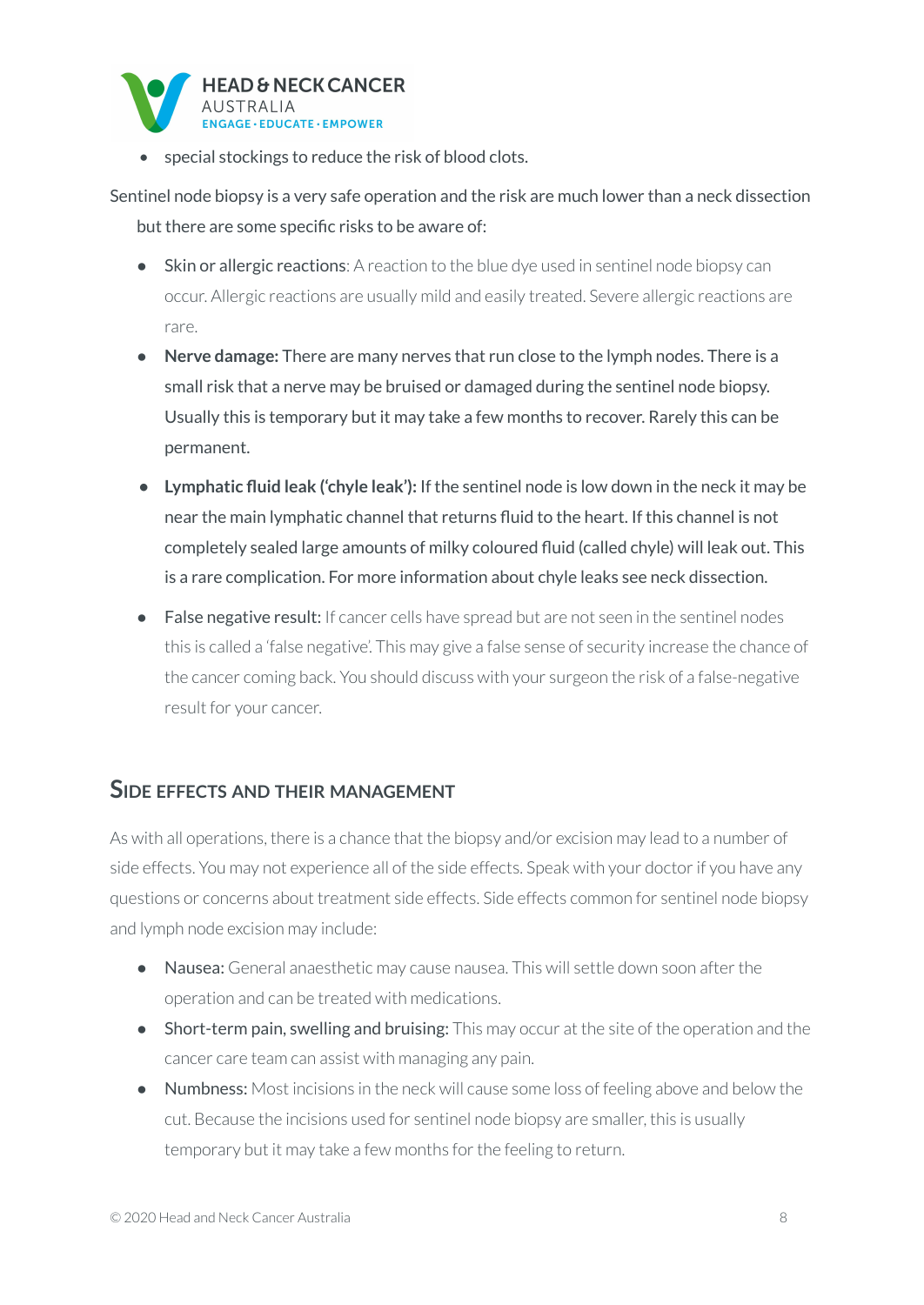

- Pain management: Sentinel node biopsy is not a very painful operation but pain is a common side effect of any operation. Your anaesthetist will give you pain medicine during the operation to keep you comfortable when you wake up, and you may continue on pain medicines to ensure pain is under control.
- You should also refer to the information on neck dissection on the Head and Neck [Cancer](http://www.beyondfive.org.au) [Australia](http://www.beyondfive.org.au) website, for the side effects of neck dissection.

# <span id="page-8-0"></span>**OTHER TREATMENT(S)**

- Additional treatment(s) depend on the nature and extent of the cancer.
- Head and neck cancers often require treatment with more than one form of therapy to reduce the risk of the cancer recurring. Many patients need radiation therapy after the operation, and sometimes, may also require chemotherapy.
- Your cancer care team will be able to discuss the likelihood of needing further treatment before your operation.

# <span id="page-8-1"></span>**BEFORE GOING HOME**

- Any particular instructions for [wound](https://www.headandneckcancer.org.au/BeyondFive/media/HANCA-Fact-Sheets/Wound-Care-After-Surgery-HANCA2020.pdf) care or medications will be provided to you before you go home. You may want to download further information about wound care on the Head and Neck Cancer [Australia](http://www.beyondfive.org.au) website.
- Your doctor may prescribe pain medications to help relieve the pain following the operation. Ensure you take the pain relief medications as prescribed by your doctor and speak to your cancer care team if the pain is not under control, gets worse or if the medication causes any side effects.
- You will be assessed by the team involved in your care before you go home and follow-up will be arranged with your surgeon and GP.
- Follow-up may also be arranged with any other allied health professionals that may assist you with supportive care
- Your recovery at home may vary and you should allow time for your body to recover and heal. Regular follow-up helps to assess your progress.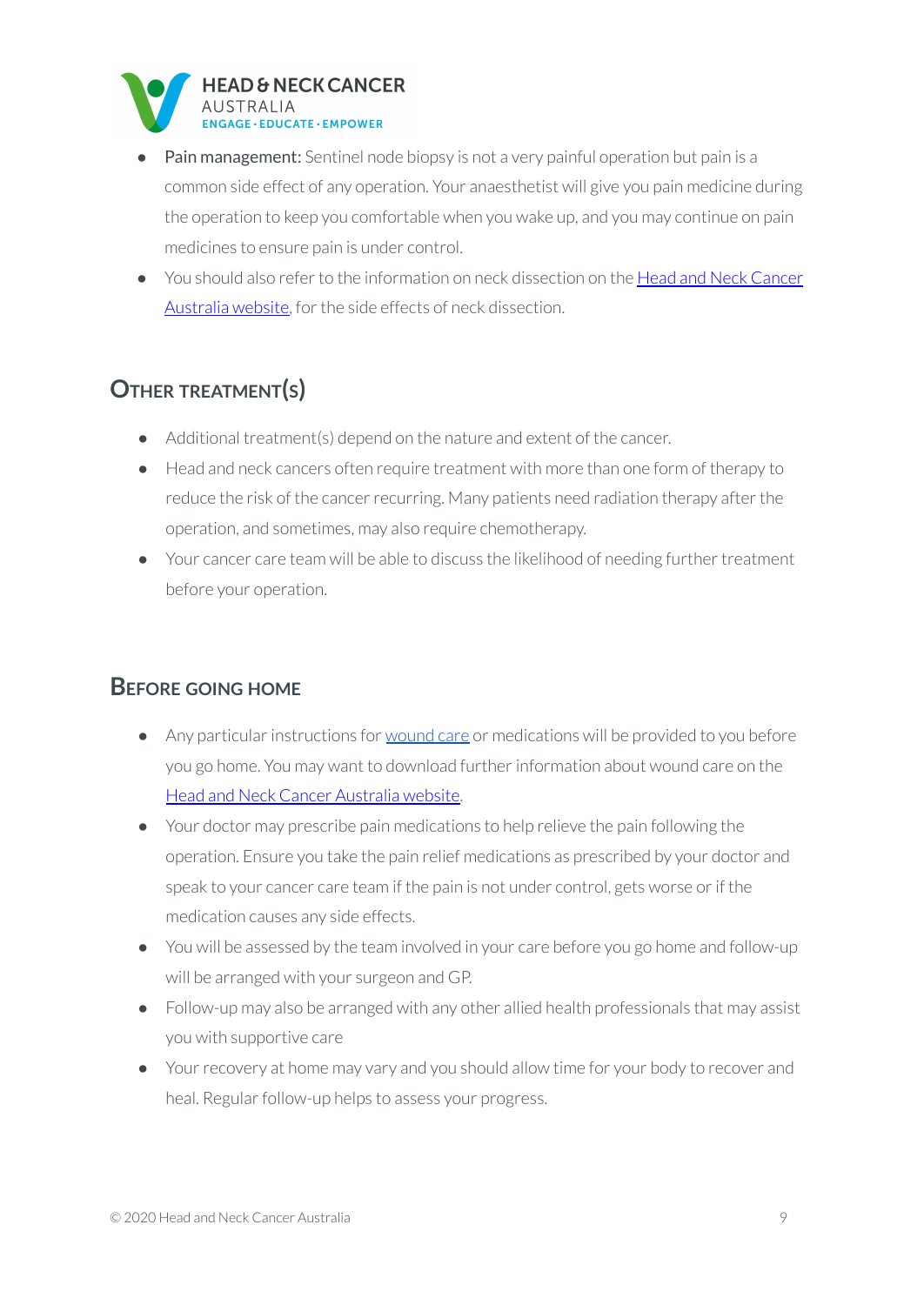

## <span id="page-9-0"></span>**FOLLOW-UP CARE**

- After your operation, you will continue to have regular follow-up visits with your specialist doctor and cancer care team.
- Any additional reconstruction, cosmetic procedures or treatments that you may need are planned after discharge. This enables time for you to recover from the initial operation, get results of the pathology that examined the tissue removed at the operation, and make the arrangements for any additional treatment or next steps.

For further information about the operation for cancer and what to expect, you can also refer to [Understanding](http://www.cancer.org.au/content/about_cancer/treatment/Understanding-Surgery_booklet_April_2016.pdf) Surgery: a guide for people with cancer, their families and friends.

## <span id="page-9-1"></span>**QUESTIONS TO ASK YOUR DOCTOR**

- What type of cancer do I have? Where is it located?
- Where is it most likely to spread to?
- Am I likely to need more treatment and if so what type of treatment?
- What are the risk factors for this disease?
- What lifestyle changes (diet, exercise) do you recommend I make?
- What are the chances that the surgery will cure the cancer?
- What will happen if I don't have the surgery?
- How much will the operation cost? Will my health insurance cover it?
- What are the possible side effects of treatment? How can they be prevented or controlled?
- Will I have a scar?
- Will I be able to lead a normal life?
- When will I get the pathology results?
- What follow-up tests will I need after the operation?
- Am I suitable for any clinical trials?
- If I wanted to get a second opinion, can you provide all my medical tests?